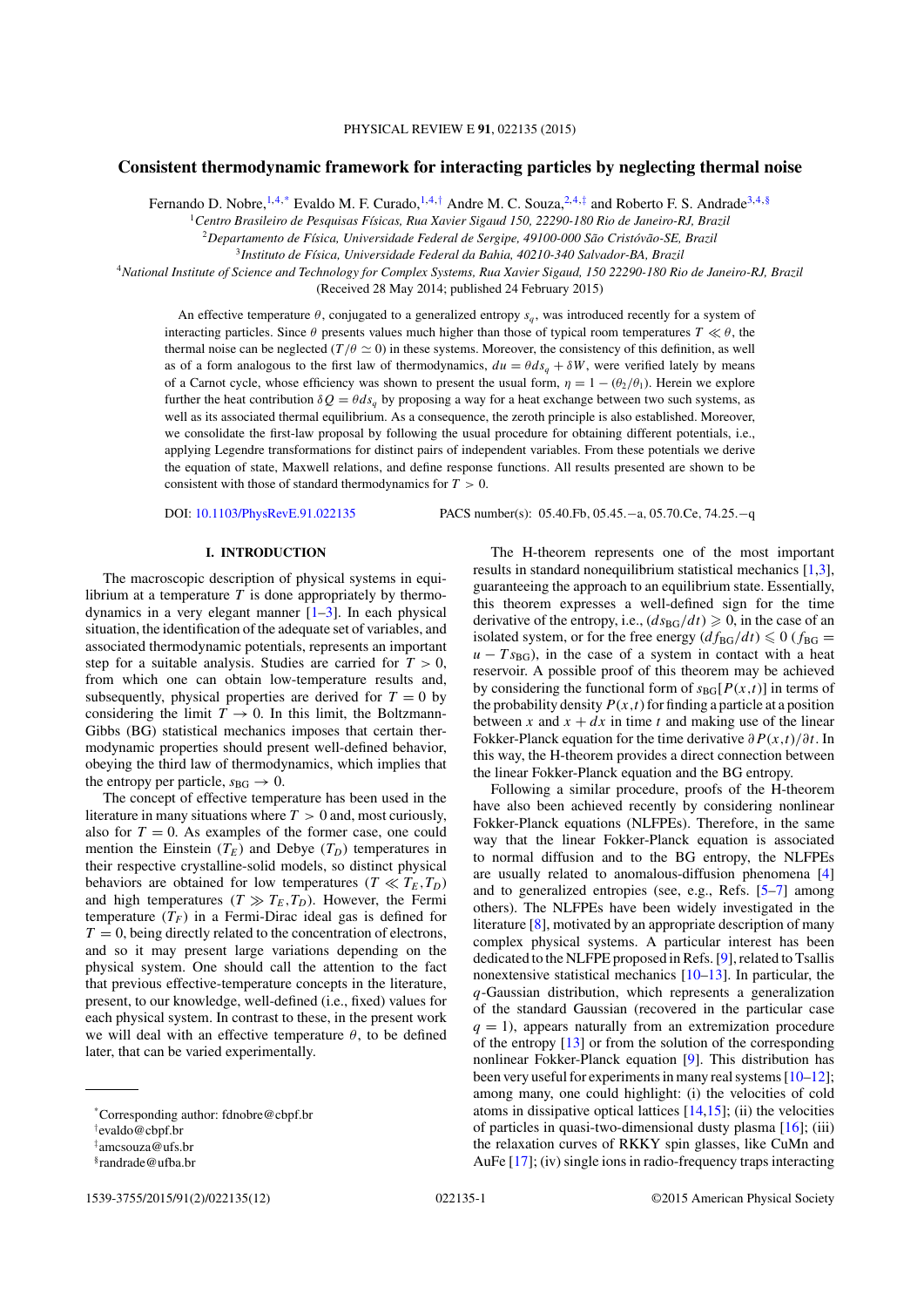with a classical buffer gas [18]; (v) transverse momenta distributions at LEP [19] and LHC experiments [20]; and (vi) the overdamped motion of interacting vortices in type II superconductors [21–26].

Recently, the effective temperature  $\theta$  was introduced within the context of the last application above, namely interacting vortices in type II superconductors [25]. The quantity  $\theta$ was shown to represent an appropriate definition of effective temperature for this system, exhibiting properties very similar to those of the usual thermodynamic temperature  $T$ . being  $[25,26]$ : (a) a positive quantity by definition and (b) thermodynamically conjugated to a generalized entropy per particle,  $s_a$ , with  $q = 2$  (to be called hereafter  $s_2$ ), characteristic of nonextensive statistical mechanics (in this way, a heat contribution was defined,  $\delta Q = \theta ds_2$ ); (c) proportional to the density of vortices  $n$  (this property yields the desirable possibility for varying  $\theta$ , since recent experimental researches in type II superconductors has led to considerable advances in the ability of controlling many properties of these vortices, including their density  $[27-30]$ ; (d) characterized by values that are much higher than typical room temperatures ( $\theta \gg T$ ), so the thermal noise can be neglected as a good approximation  $(T/\theta \simeq 0)$ ; (e) physically interpreted in terms of the variance of the vortex positions,  $\theta \propto \langle x^2 \rangle^{3/2}$  [26]; and (f) consistent with the definition of a Carnot cycle, whose efficiency was shown to be  $\eta = 1 - (\theta_2/\theta_1)$ , where  $\theta_1$  and  $\theta_2$  represent the effective temperatures associated with the isothermal transformations of the cycle, with  $\theta_1 > \theta_2$  [26]. In order to achieve this latter result, an infinitesimal-work term  $\delta W$  was introduced, leading to a proposal for the first law of thermodynamics.

In the present work we reinforce the adequacy of the effective temperature  $\theta$ , as well as of first-law form, introduced in Refs. [25] and [26], respectively, by showing the consistency of an associated thermodynamic framework. In the next section we define the physical system under consideration and review some results of previous works [21–26]. In Sec. III we explore the heat contribution,  $\delta Q = \theta ds_2$ , by considering systems in thermal contact in such a way to exchange heat among themselves. Important concepts like thermal equilibrium and heat reservoir are introduced, and the zeroth principle is established. In Sec. IV we define physical transformations and study the Carnot refrigerator, as well as an additional cycle, namely the Otto cycle. It is shown that the Carnot cycle (as well as the Carnot refrigerator) are special for this system, in the sense that its efficiency keeps its usual form, contrary to the Otto cycle, whose efficiency presents a form that differs from the one found in standard thermodynamics. In Sec. V we explore further the first law in its infinitesimal form by applying Legendre transformations for distinct pairs of independent variables in order to derive different potentials and Maxwell relations. In Sec. VI we introduce some response functions, showing that they present properties very similar to those of standard thermodynamics. Finally, in Sec. VII we present our conclusions.

### **II. AN OVERVIEW OF PREVIOUS RESULTS**

In this section we present a brief review of previous results on the present problem, discussing the connection of a NLFPE with the system of interacting type II superconducting vortices [21–24], the concept of an effective temperature and the reason for neglecting thermal noise in this problem  $[25]$ , a form analogous to the first law [26], and some results very similar to those of standard thermodynamics [25,26].

#### **A. Physical system and effective-temperature concept**

The physical system considered herein concerns interacting vortices under overdamped motion; it will be defined below and it has been used in the literature to model flux lines, and their associated vortices, in disordered type II superconductors (see, e.g., Refs. [27–33]).

The present study is motivated by a good agreement found between the vortex-position stationary-state [21] (as well as time-dependent [22,23]) distributions obtained by means of molecular-dynamics simulations and the analytical solution of the associated NLFPE calculated in Refs. [9].

The equation of motion of a flux line  $i$  under overdamped motion [i.e., with  $\left(\frac{d\mathbf{v}_i}{dt}\right) = 0$ ], in a medium with an effective friction coefficient  $\mu$ , is given by

$$
\mu \mathbf{v}_i = \mathbf{F}_i^{\text{pp}} + \mathbf{F}_i^{\text{ext}} \quad (i = 1, 2, \dots, N). \tag{2.1}
$$

In this equation,  $\mathbf{v}_i$  represents the velocity, whereas the terms on the right-hand side depict the forces acting on flux line *i*. The particle-particle interactions  $\mathbf{F}_i^{\text{pp}}$  denote contributions of the other vortices [each vortex interacts with the remaining  $(N - 1)$  vortices], whereas  $\mathbf{F}_i^{\text{ext}}$  represents an external force acting on vortex  $i$ . The vortex-vortex interactions are repulsive and radially symmetric and are given by [31–33]

$$
\mathbf{F}_{i}^{\text{pp}} = \frac{f_0}{2} \sum_{j \neq i} K_1(r_{ij}/\lambda) \,\hat{\mathbf{r}}_{ij},\tag{2.2}
$$

where  $r_{ij} = |\mathbf{r}_i - \mathbf{r}_j|$  stands for the distance between vortices *i* and *j* and  $\hat{\mathbf{r}}_{ij} = (\mathbf{r}_i - \mathbf{r}_j)/r_{ij}$  is a vector defined along the axis joining them. Moreover,  $K_1$  represents a modified Bessel function of the second kind of order 1 and  $f_0$  is a positive constant. These interactions are defined in terms of a characteristic length scale  $\lambda$ , known as the London penetration length; other linear measures of this system are expressed in units of  $\lambda$ . The external forces  $\mathbf{F}_i^{\text{ext}}$  should be associated to a confining type of potential, so the system can reach a stationary state after a sufficiently long time. Herein this problem will be considered in a two-dimensional box of dimensions  $L<sub>x</sub>$ and  $L<sub>y</sub>$  to conform with previous numerical simulations [21–23], although generalizations to higher dimensions are straightforward.

For an external force in the x direction,  $\mathbf{F}^{\text{ext}} = -A(x)\hat{\mathbf{x}}$ , a coarse-graining procedure in Eq. (2.1) leads to the following NLFPE [21,22,33]:

$$
\mu \frac{\partial P(x,t)}{\partial t} = -\frac{\partial [A(x)P(x,t)]}{\partial x} + 2D \frac{\partial}{\partial x} \left\{ [\lambda P(x,t)] \frac{\partial P(x,t)}{\partial x} \right\} + kT \frac{\partial^2 P(x,t)}{\partial x^2},
$$
\n(2.3)

where  $D = N \pi f_0 \lambda^2 / L_v$ . One should notice that the equation above also takes into account the effects of a heat bath at a temperature  $T$  (with  $k$  standing for the Boltzmann constant), whose contribution may be obtained in the standard way through the introduction of a thermal noise in the system [3].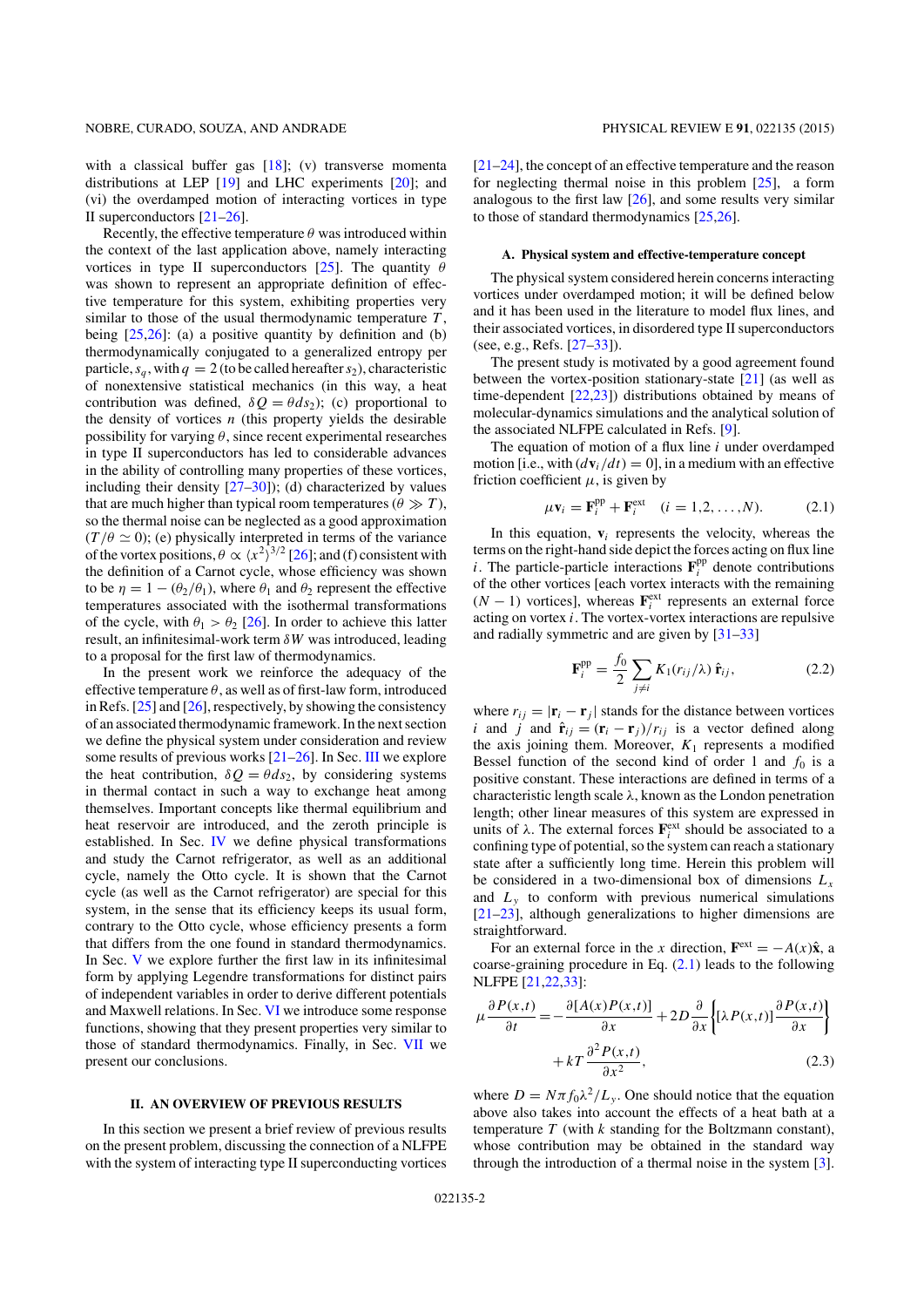The most important aspect of Eq. (2.3) concerns the presence of two competing diffusion terms: apart from the usual linear diffusion contribution, one finds also a nonlinear diffusion term. The latter contribution, essentially generated from the particle-particle interactions within the coarse-graining procedure, plays a crucial role for an appropriate description of the low-temperature behavior of this system and especially of its superconducting state.

It appears intuitive from Eq.  $(2.3)$  to introduce an effective temperature  $\theta$ , a concept that is supported by means of an H-theorem (to be discussed later),

$$
k\theta \equiv D = \frac{N\pi f_0 \lambda^2}{L_y} = n\pi f_0 \lambda^2. \tag{2.4}
$$

The quantity  $k\theta$  presents the dimension of energy and is directly related to the density  $n = N/L_v$ , as well as to the interactions between vortices, being always positive. According to recent advances in experimental techniques, the density of vortices became a controllable quantity [27–30], leading to the desirable possibility of varying  $\theta$ .

From the NLFPE of Eq. (2.3) one expects the following qualitative behaviors, depending on the parameters  $\theta$  and T: (i) For  $\theta \gg T$  the nonlinear-diffusion contribution prevails (in this regime the appropriate solution is given by a  $q$ -Gaussian distribution, typical of nonextensive statistical mechanics  $[21–26]$ ; (ii) for  $\theta \ll T$  one should recover the linear diffusion, associated with BG statistical mechanics [21,24]; and (iii) for  $\theta \approx T$  one has an intermediate physical situation, interpolating between the two previous regimes. Although a time-dependent solution has not been found yet in this latter case, in Ref. [21] it was shown that the stationary-state solution of Eq.  $(2.3)$  is expressed in terms of a W Lambert function  $W(z)$ , defined implicitly through the equation  $W(z)$  exp[ $W(z)$ ] = z, where the ratio  $(\theta/T)$  appears naturally in the variable z. According to the recent investigation of Ref. [25], values of  $\theta$  in real systems are very high (e.g., in the compounds Pb-Bi, Nb-N, and  $YBa<sub>2</sub>Cu<sub>3</sub>O<sub>7</sub>$ , one finds typically  $\theta > 10^8$  K). Consequently, the appropriate physical situation for describing type II superconductors (where maximum critical temperatures are typically  $T \approx 150 \text{ K} [31]$ corresponds to regime (i) above (i.e.,  $\theta \gg T$ ), for which the nonlinear-diffusion contribution of Eq.  $(2.3)$  dominates completely, as expected. This is the reason for neglecting the linear-diffusion contribution in Refs. [22–26], as well as in the present study.

## **B. The NLFPE and associated entropy resulting from neglecting thermal noise**

Based on the above arguments, the thermal noise can be neglected as a good approximation ( $T/\theta \simeq 0$ ), so from now on we will be concerned with the following NLFPE:

$$
\mu \frac{\partial P(x,t)}{\partial t} = -\frac{\partial [A(x)P(x,t)]}{\partial x} + 2D \frac{\partial}{\partial x} \Big\{ [\lambda P(x,t)] \frac{\partial P(x,t)}{\partial x} \Big\}. \quad (2.5)
$$

It should be mentioned that this equation represents a particular case of the NLFPE usually considered in nonextensive statistical mechanics. The equation in Refs. [9] contains a more

general diffusion term, defined by replacing  $2D[\lambda P(x,t)] \rightarrow$  $\nu D[\lambda P(x,t)]^{\nu-1}$ , where  $\nu$  is a real number associated with the index q through  $v = 2 - q$ ; Eq. (2.5) corresponds to the particular case  $v = 2$  (leading to a q-Gaussian with  $q = 0$ as its solution). The time-dependent solution of the general NLFPE was found for an initial condition  $P(x,0) = \delta(x)$  and a harmonic external force,  $A(x) = -\alpha x$  ( $\alpha > 0$ ) [9],

$$
P(x,t) = B(t)[1 + b(t)(1 - v)x^{2}]_{+}^{1/(v-1)},
$$
 (2.6)

where  $[y]_{+} = y$ , for  $y > 0$ , zero otherwise, and the timedependent coefficients  $B(t)$  and  $b(t)$  are related to each other in order to preserve the normalization of  $P(x,t)$  for all times t. The particular case of interest herein corresponds to  $\nu = 2$ , being identified with a  $q$ -Gaussian distribution of nonextensive statistical mechanics for  $q = 0$  [10–12],

$$
P(x,t) = B(t)[1 - b(t)x^{2}]_{+},
$$
\n(2.7)

and presenting a compact support in the interval  $[-\bar{x}(t),\bar{x}(t)]$ , where  $\bar{x}(t) = b^{-1/2}(t)$ .

One may prove the H-theorem using Eq. (2.5) and imposing a well-defined sign for the time derivative of the one-vortex free-energy functional [21–23],

$$
f = u - \theta s_2; \quad u = \int_{-\bar{x}(t)}^{\bar{x}(t)} dx \, \phi(x) P(x, t), \tag{2.8}
$$

where  $\theta$  has to be identified precisely as the effective temperature of Eq. (2.4), and  $\phi(x)$  represents the external potential associated with the force  $A(x)$  in Eq. (2.5)  $[A(x) =$  $-d\phi(x)/dx$ . As usual, the internal energy is defined solely in terms of the external potential; the contribution of the interactions among vortices appears through the parameter  $\theta$ . In order to satisfy the H-theorem, the associated entropy should be given by  $[21-23]$ 

$$
s_2[P] = k \left\{ 1 - \lambda \int_{-\bar{x}(t)}^{\bar{x}(t)} dx \, [P(x,t)]^2 \right\}.
$$
 (2.9)

It is important to remind that the distribution in Eq.  $(2.7)$ coincides with the one obtained through an extremization of the above entropy, considering the constraint for probability normalization, in addition to the constraint of Eq. (2.8) for the internal energy. Within the context of nonextensive statistical mechanics, by extremizing an entropy  $s_v[P]$  considering a linear constraint for the internal energy [like the one in Eq. (2.8)], one obtains an equilibrium distribution given in terms of a q exponential with  $q = 2 - v$  [10]. However, if one extremizes  $s_v[P]$  with an escort constraint [34,35], one finds a distribution given in terms of a q exponential with  $q = \nu$ . Consequently, in the present work the linear constraint in Eq. (2.8) yields the "duality"  $q \leftrightarrow (2 - q)$  between the distribution index  $q = 0$ and the entropic exponent that appears in Eq. (2.9).

Two important points concerning the present approach should be stressed, as described below. (i) Similarly to the linear Fokker-Planck equation [3], the first term on the righthand side of Eq. (2.5) carries the contribution of the external potential, whereas the second one comes from the interaction of a single flux line with the medium, and as mentioned, this latter term represents the effect of  $N - 1$  vortices on the tagged vortex. Therefore, the distribution  $P(x,t)$  will refer to one flux line of the above-mentioned system and so all physical quantities to be derived from this distribution (e.g.,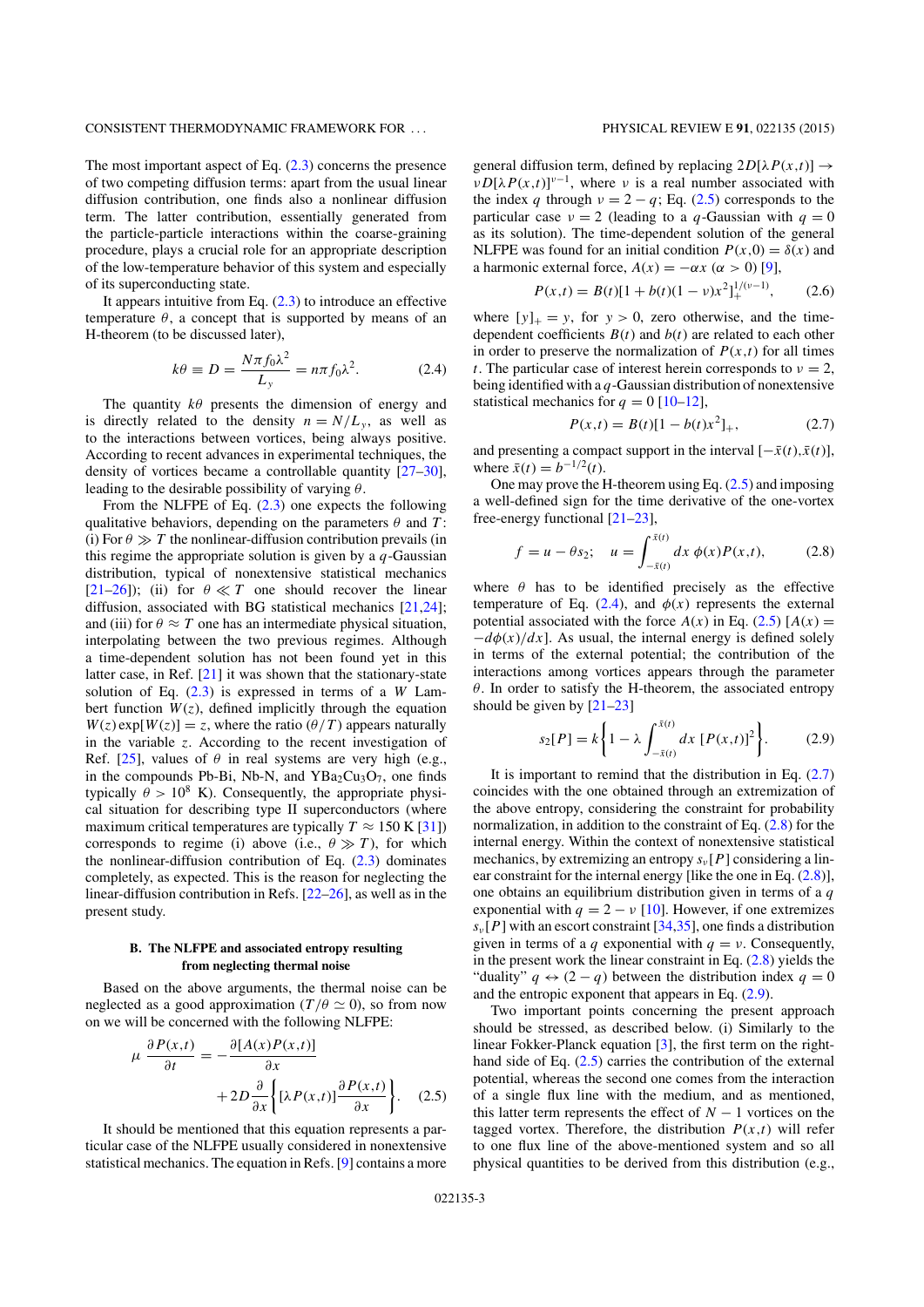$f$ ,  $u$ , and  $s_2$ ) will correspond to one-vortex properties. (ii) Based on the fact that  $T/\theta \simeq 0$ , the effects of thermal noise can be neglected as a good approximation. Consequently, certain thermodynamic properties, like entropy and specific heat, become negligible within BG statistical mechanics; however, a curious situation concerning the third law of thermodynamics was verified in Ref. [21], where  $s_{BG} \rightarrow 0$ , keeping the generalized entropic form  $s_2 > 0$ , as  $T \rightarrow 0$ . Hence, as shown in Refs. [25,26], the effective temperature  $\theta$  appears as the variable thermodynamically conjugated to the generalized entropy  $s_2$ .

## **C. The stationary state and some associated properties**

One notices two competing terms on the right-hand side of Eq. (2.5), namely the confining external potential term and the nonlinear diffusion contribution produced by the repulsive interactions among the particles. Consequently, after a sufficiently long time, the system will attain a stationary state, where the particles appear at fixed positions, as shown in Refs. [21–23]. Such a stationary state corresponds to the one for which all thermodynamic-like properties will be calculated; for convenience, these quantities will be referred to by using the same nomenclature of standard thermodynamics.

The stationary-state solution of Eq.  $(2.5)$  is given by [21,22],

$$
P_{\rm st}(x) = \frac{\alpha}{4k\theta\lambda} \left(x_e^2 - x^2\right) = \frac{\alpha\lambda}{4k\theta} \left[\left(\frac{x_e}{\lambda}\right)^2 - \left(\frac{x}{\lambda}\right)^2\right],\tag{2.10}
$$

with  $|x| < x_e$ , where  $x_e = (3k\theta\lambda/\alpha)^{1/3}$  is found from the normalization condition for  $P_{st}(x)$ . The above distribution presents a variance,

$$
\langle x^2 \rangle = \int_{-x_e}^{x_e} dx \ x^2 P_{\rm st}(x) = \frac{3^{2/3}}{5} \left(\frac{\lambda}{\alpha}\right)^{2/3} (k\theta)^{2/3} = \frac{x_e^2}{5},\tag{2.11}
$$

which yields

$$
k\theta = \frac{5^{3/2}}{3} \frac{\alpha}{\lambda} \langle x^2 \rangle^{3/2}.
$$
 (2.12)

Therefore, the effective temperature  $\theta$  is herein related to the the particle-position variance, such that  $\theta \propto \langle x^2 \rangle^{3/2}$ , while in the classical dilute gas the temperature is related to the second moment of the corresponding velocity probability distribution, i.e.,  $T \propto \langle v^2 \rangle$ .

Considering the distribution  $P_{st}(x)$  in Eq. (2.10) one may calculate physical quantities in the stationary state, like the entropy and internal energy. Hence, Eqs. (2.8) and (2.9) lead, respectively, to

$$
u = \int_{-x_e}^{x_e} dx \frac{\alpha x^2}{2} P_{\rm st}(x) = \frac{3^{2/3}}{10} (\alpha \lambda^2)^{1/3} (k \theta)^{2/3}, \quad (2.13)
$$

$$
\frac{s_2}{k} = 1 - \lambda \int_{-x_e}^{x_e} dx \, [P_{\rm st}(x)]^2 = 1 - \frac{3^{2/3}}{5} \left(\frac{\alpha \lambda^2}{k \theta}\right)^{1/3} . \tag{2.14}
$$

Manipulating the equations above one may write the entropy in terms of the internal energy,

$$
s_2(u,\alpha) = k \left[ 1 - \frac{3}{5} \left( \frac{\alpha \lambda^2}{10u} \right)^{1/2} \right],\tag{2.15}
$$

where, following Ref. [26], we have written explicitly a dependence on the parameter  $\alpha$ , i.e.,  $s_2 = s_2(u, \alpha)$ , to be explored later. From Eq. (2.15) one obtains the fundamental relation,

$$
\left(\frac{\partial s_2}{\partial u}\right)_\alpha = \frac{1}{\theta},\tag{2.16}
$$

which shows the appropriateness of the effective-temperature concept introduced in Ref. [25]. Moreover, this result suggests the definition of a type of energy exchange,  $\delta Q = \theta ds_2$ , hereafter to be called "heat exchange."

## **D. The first law and equation of state**

In Ref. [26] we have proposed a work contribution related to the external potential,  $\delta W = \sigma d\alpha$ , where the parameter  $\alpha$  may be some controllable external field associated with work. This choice is supported by the fact that our distribution of particles is defined in the interval  $[-x_e, x_e]$  with  $x_e = (3k\theta\lambda/\alpha)^{1/3}$ , so for a fixed  $\theta$ , the volume occupied by the particles,  $2x_eL_y$ , decreases for increasing  $\alpha$ . Furthermore,  $\sigma$  corresponds to the parameter conjugated to  $\alpha$  (presenting dimensions  $[\sigma] = L^2$ ) to be determined later. This proposal for an infinitesimal work  $δW$ , together the definition of an infinitesimal heat  $δQ$  given above, yields an equivalent to the first law [26],

$$
du = \delta Q + \delta W = \theta ds_2 + \sigma d\alpha, \qquad (2.17)
$$

where  $\delta W$  corresponds to the work done by the external field *on* the system, and the dependence  $s_2 = s_2(u, \alpha)$ , introduced in Eq.  $(2.15)$ , becomes clear now in Eq.  $(2.17)$ . The consistency of this proposal for the first law will be shown throughout the rest of this paper. Besides the fundamental relation of Eq. (2.16), the first law proposed in Eq.  $(2.17)$  yields

$$
\left(\frac{\partial s_2}{\partial \alpha}\right)_u = -\frac{\sigma}{\theta}.\tag{2.18}
$$

Moreover, deriving Eq. (2.15) with respect to  $\alpha$ , using Eq.  $(2.13)$ , and equating the result with Eq.  $(2.18)$ , one obtains the following equation of state:

$$
\sigma = \frac{3^{2/3}}{10} \lambda^2 \left(\frac{k\theta}{\alpha\lambda^2}\right)^{2/3}.
$$
 (2.19)

Comparing the above expression with Eq. (2.13), one notices that  $u = \sigma \alpha$ , which represents a peculiarity of the present system. Particularly, it leads to a trivial enthalpy,  $h = u - \sigma \alpha = 0$ ; this uncommon situation will be discussed in more detail later. The relation  $u = \sigma \alpha$ , involving the two conjugated parameters associated with the infinitesimal amount of work  $\delta W$  and the internal energy u, may be compared with the one for an ideal gas, namely  $pv = 2u/3$ (valid for the classic case, as well as in both quantum statistics [3]).

Motivated by these results, the behavior of some stationarystate properties, like entropy and internal energy, were investigated for varying  $\theta$  [25]; moreover, by defining appropriately physical transformations, a Carnot cycle was constructed in Ref. [26]. These investigations have shown that  $\theta$  plays a role in the present problem very similar to the one of absolute temperature in standard thermodynamics. Following Refs. [25,26], herein we will analyze further properties related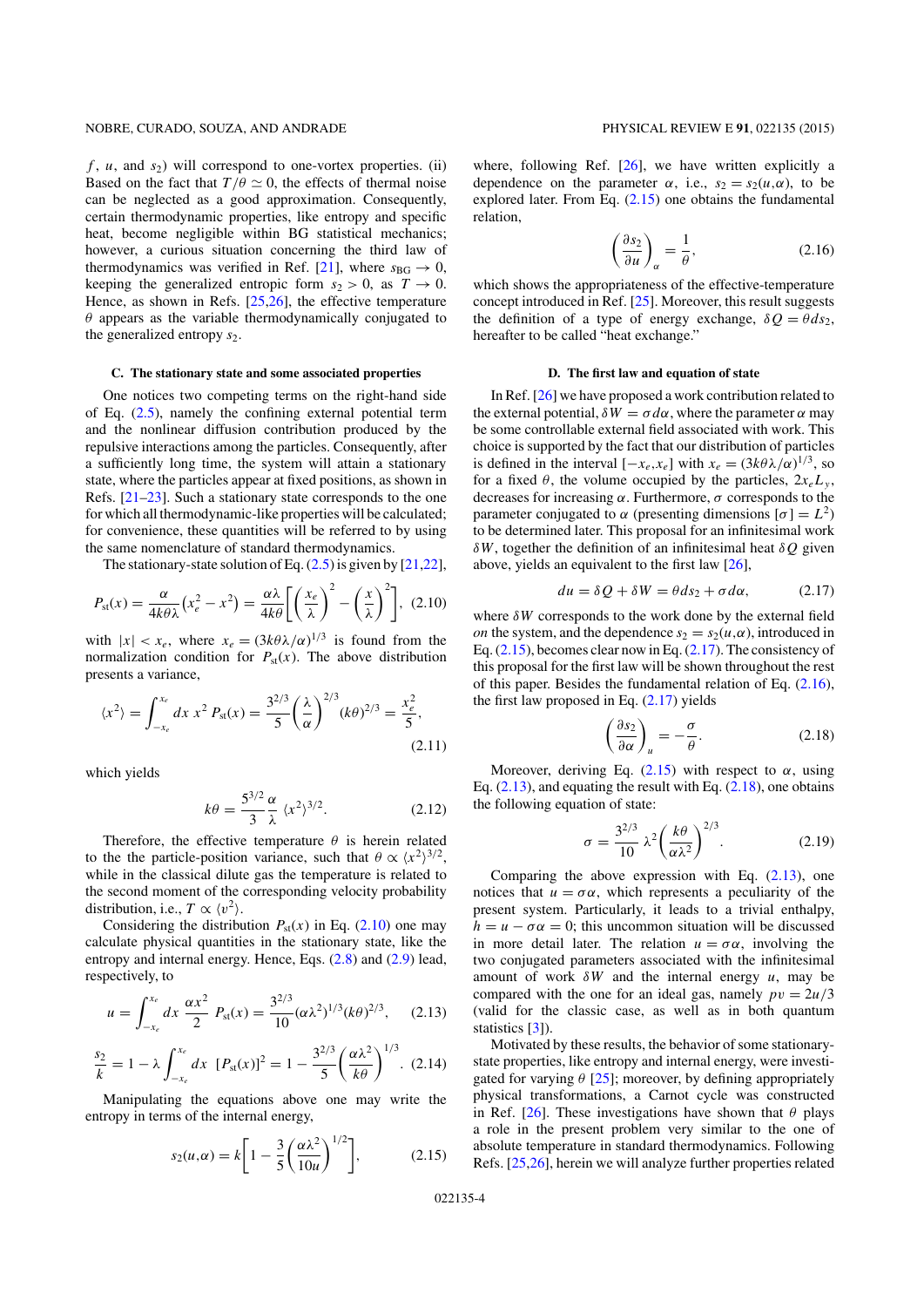## CONSISTENT THERMODYNAMIC FRAMEWORK FOR . . . PHYSICAL REVIEW E **91**, 022135 (2015)

to the entropic form  $s_2$  of Eq. (2.9) and to the effective temperature of Eq. (2.4), showing that they present a nontrivial behavior, when neglecting thermal noise.

In the next section we will discuss novel aspects related to the contact between two systems at initially different values of the parameter  $\theta$ ; based on this, we will show the validity of the zeroth law within the present framework.

## **III. SYSTEMS IN THERMAL CONTACT AND ZEROTH LAW**

The system investigated herein, namely interacting vortices under overdamped motion, was studied numerically through molecular-dynamics simulations in Refs. [21–23]. These simulations considered  $N$  interacting vortices in a two-dimensional box of sizes  $L_x$  and  $L_y$  by applying a confining harmonic potential in the  $x$  direction, such as to guarantee a stationary state after a sufficiently long time. The remarkable agreement between the simulation data and the analytical solution of Eq.  $(2.5)$ , for both time-dependent and stationary states, motivated us to carry on the study of further properties of this system, like those described above. Particularly, considering the stationary state described by the probability distribution of Eq.  $(2.10)$ , a framework very similar to the one of standard thermodynamics was initiated in Refs. [25,26]; this analysis is continued and such similarity is reinforced herein.

In this section we discuss fundamental questions related to the energy transfer associated with the heat contribution  $\delta Q = \theta ds_2$ , which occurs by considering two of the above-mentioned systems in contact (to be referred to as systems 1 and 2, respectively). It is important to mention that since we are neglecting thermal effects, the present quantity  $\delta Q$  rather differs from the corresponding one of standard thermodynamics, which does not arise herein. However, being associated with the entropy  $s_2$ ,  $\delta Q$  represents an energy that may be transferred between different systems, and it will be shown herein to exhibit properties very similar to those of the usual heat. One should note that the confining potential makes the system anisotropic, and simulations were performed for  $L_x \gg 2x_e$ , where  $x_e$  corresponds to the cutoff in the probability distribution of Eq.  $(2.10)$ . This indicates that in this stationary state vortices are present for  $|x| < x_e$ , and, consequently, no vortices are found close to the borders of the box in the x direction (see, e.g., Fig. 1 of Ref.  $[22]$ , where a typical stationary state for a simulation in a box of  $L<sub>x</sub> = 280\lambda$  is presented). Hence, in order to conform with the simulations, the natural way to bring two such systems in contact is by joining together their sides  $L<sub>x</sub>$ . Although no difficulties should appear by considering a contact between two systems with  $L_{x,1} \neq L_{x,2}$  ( $L_{x,1},L_{x,2} \gg 2x_e$ ), herein we restrict ourselves to  $L_{x,1} = L_{x,2} = L_{x}$ , as shown in Fig. 1.

#### **A. Thermal contact**

The physical situation that we will analyze corresponds to two similar physical systems separated by a movable, rigid, and impermeable wall, as represented by the dashed line in Fig. 1. In order to simplify our analysis, we consider two systems characterized by the same values of  $f_0$  and  $\lambda$ , so



FIG. 1. A thermal contact may be achieved by considering a movable, rigid, and impermeable wall along the  $x$  direction (dashed line) separating two systems 1 and 2, characterized by  $N_1$  and  $N_2$ vortices, respectively. In case (a) a typical situation is represented where the net force exerted by the vortices of system 2 on the wall is greater than the one of the vortices in system 1, so the wall is pushed upwards. A mechanical equilibrium is reached in (b), where the forces from both sides cancel. The transformation is given by a change in the lengths in the y direction, from an initial state defined by lengths  $(L_{y,i}^{(1)}, L_{y,i}^{(2)})$ , to a final state defined by lengths  $(L_{y,f}^{(1)}, L_{y,f}^{(2)})$ .

the difference in their respective values of  $\theta$  are due only to distinct values of  $n$  [cf. Eq.  $(2.4)$ ]. Such a wall must feel the presence of magnetic vortices from both sides, and it may be constructed, e.g., by a double magnetic film. Since the forces among vortices are repulsive, the wall should be such as to experience a net repulsive force, being pushed from both sides. In Fig.  $1(a)$  we represent a situation where the force due to system 2 is stronger than the one exerted by system 1, so the wall moves upwards, leading to a mechanical equilibrium shown in Fig.  $1(b)$ . The physical transformation consists in a change in the lengths in the y direction from a state with initial lengths  $(L_{y,i}^{(1)}, L_{y,i}^{(2)})$  to a state with final lengths  $(L_{y,f}^{(1)}, L_{y,f}^{(2)})$ , which in Fig. 1 corresponds to

$$
L_{y,f}^{(1)} = L_{y,i}^{(1)} - \delta L_y; \quad L_{y,f}^{(2)} = L_{y,i}^{(2)} + \delta L_y \quad (\delta L_y > 0), \quad (3.1)
$$

in such a way to conserve their sum,

$$
L_{y,f}^{(1)} + L_{y,f}^{(2)} = L_{y,i}^{(1)} + L_{y,i}^{(2)}.
$$
 (3.2)

In Fig. 1(a) we have considered a situation where  $\theta_i^{(1)}$  <  $\theta_i^{(2)}$ , which according to Eq. (2.4) corresponds to

$$
\frac{N_1}{L_{y,i}^{(1)}} < \frac{N_2}{L_{y,i}^{(2)}}.\tag{3.3}
$$

Although the precise form of the repulsive force exerted by a single vortex on the wall may vary according to the type of wall considered, we herein postulate that the intensity of the net force produced by a system of  $N$  vortices in a region of size  $L<sub>v</sub>$  should depend, apart from characteristic constants, on the ratio  $N/L<sub>y</sub>$ . This dependence is understood since the total force increases with the number of vortices, whereas the contribution from a single vortex decreases with its distance from the wall, leading to a decrease of the total force with  $L<sub>v</sub>$ . Therefore, we assume that the intensity of the total force exerted by a system of vortices on the wall to be proportional to  $\tilde{F}(N/L_v)$ , where  $\tilde{F}(x)$  represents a monotonically increasing function of  $x$ . In this way, the physical transformation occurs in such a way that the system with a higher density of vortices pushes the wall, leading to the equilibrium shown in Fig. 1(b),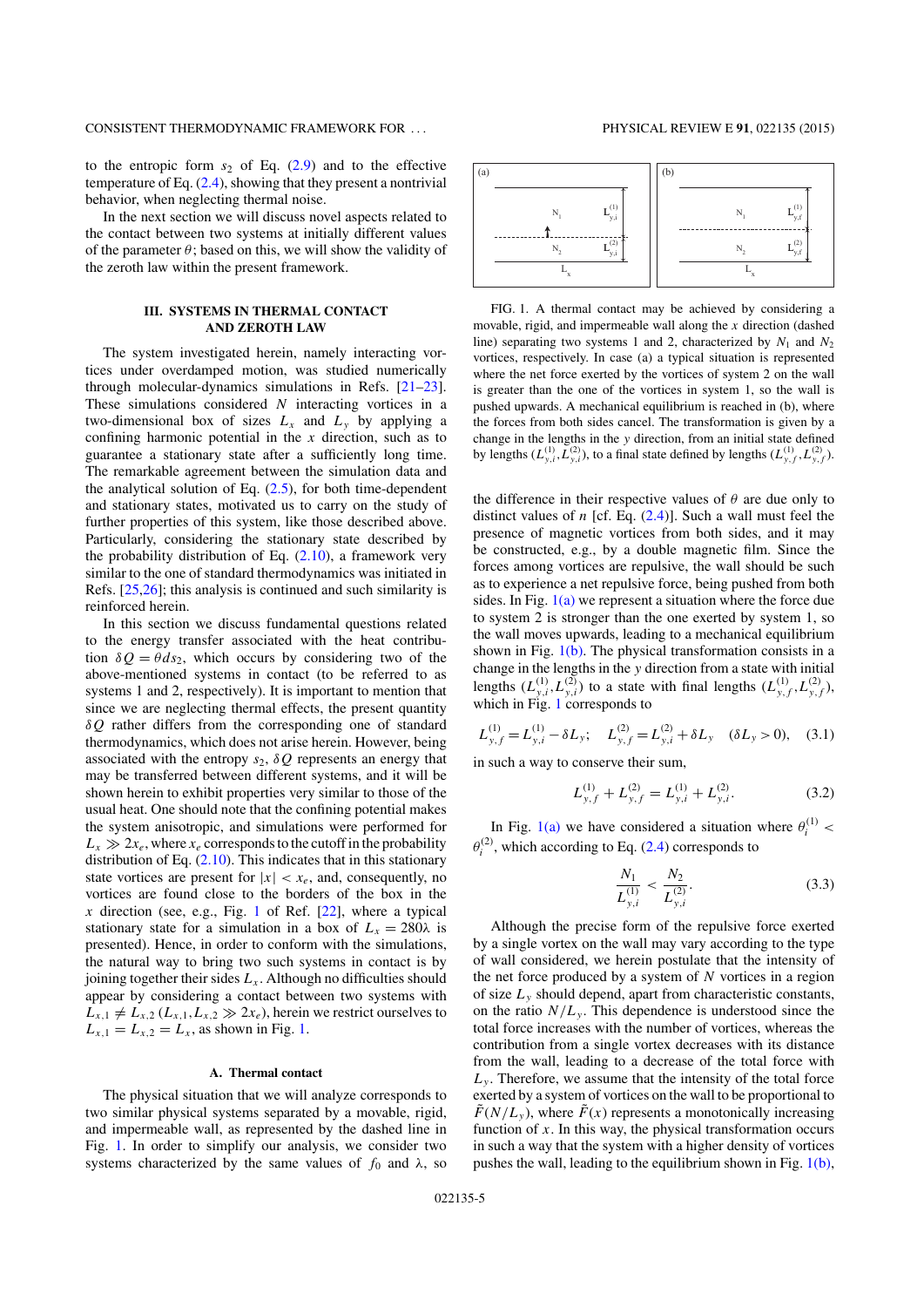## NOBRE, CURADO, SOUZA, AND ANDRADE PHYSICAL REVIEW E **91**, 022135 (2015)

characterized by

$$
\frac{N_1}{L_{y,f}^{(1)}} = \frac{N_2}{L_{y,f}^{(2)}},\tag{3.4}
$$

which corresponds precisely to  $\theta_f^{(1)} = \theta_f^{(2)} = \theta_f$ .

Since  $s_2$  is a state variable, one may use Eq. (2.14) to calculate the entropy changes for both systems 1 and 2 (to be referred herein as  $\delta s_2^{(1)}$  and  $\delta s_2^{(2)}$ , respectively),

$$
\frac{\delta s_2^{(1)}}{k} = \frac{1}{k} \left[ s_{2,f}^{(1)} - s_{2,i}^{(1)} \right] = \frac{3^{2/3}}{5} \left[ \left( \frac{\alpha \lambda^2}{k \theta_i^{(1)}} \right)^{1/3} - \left( \frac{\alpha \lambda^2}{k \theta_f} \right)^{1/3} \right],\tag{3.5}
$$

$$
\frac{\delta s_2^{(2)}}{k} = \frac{1}{k} \left[ s_{2,f}^{(2)} - s_{2,i}^{(2)} \right] = \frac{3^{2/3}}{5} \left[ \left( \frac{\alpha \lambda^2}{k \theta_i^{(2)}} \right)^{1/3} - \left( \frac{\alpha \lambda^2}{k \theta_f} \right)^{1/3} \right],\tag{3.6}
$$

showing that  $\delta s_2^{(1)} > \delta s_2^{(2)}$ , for  $\theta_i^{(1)} < \theta_i^{(2)}$  [or, equivalently,  $\delta s_2^{(1)} < \delta s_2^{(2)}$ , for  $\theta_i^{(1)} > \theta_i^{(2)}$ ], similarly to what happens in standard thermodynamics, where the system at lower temperature absorbs heat (i.e., increases its entropy) from the one at higher temperature. Moreover, one sees that the entropy variations in Eqs.  $(3.5)$  and  $(3.6)$  present opposite signs only if the final temperature  $\theta_f$  lies between the two initial temperatures, e.g.,  $\delta s_2^{(1)} > 0$  and  $\delta s_2^{(2)} < 0$ , if  $\theta_i^{(1)} < \theta_f < \theta_i^{(2)}$ .

In fact, a relation involving these temperatures may be found directly from Eq. (3.2). For that, one divides this equation by  $N_1$  and multiplies the initial and final lengths of system 2 by unit [i.e., by  $(N_2/N_2)$ ],

$$
\frac{L_{y,f}^{(1)}}{N_1} + \frac{N_2}{N_1} \frac{L_{y,f}^{(2)}}{N_2} = \frac{L_{y,i}^{(1)}}{N_1} + \frac{N_2}{N_1} \frac{L_{y,i}^{(2)}}{N_2}.
$$
 (3.7)

Now one multiplies the equation above by the constant factor  $k/(\pi f_0\lambda^2)$  in order to use Eq. (2.4), so

$$
\frac{1}{\theta_f} \left( 1 + \frac{N_2}{N_1} \right) = \frac{1}{\theta_i^{(1)}} + \frac{N_2}{N_1} \frac{1}{\theta_i^{(2)}},\tag{3.8}
$$

from which one gets

$$
\frac{1}{\theta_f} = \frac{N_1}{N_1 + N_2} \frac{1}{\theta_i^{(1)}} + \frac{N_2}{N_1 + N_2} \frac{1}{\theta_i^{(2)}}.
$$
 (3.9)

This equation may still be written in terms of the initial lengths of the two systems,  $L_{y,i}^{(1)}$  and  $L_{y,i}^{(2)}$ . From Eq. (3.9) one has

$$
\theta_f = \frac{(N_1 + N_2) \theta_i^{(1)} \theta_i^{(2)}}{N_2 \theta_i^{(1)} + N_1 \theta_i^{(2)}}
$$
  
= 
$$
\frac{\left[ (N_1 / L_{y,i}^{(1)}) + (N_2 / L_{y,i}^{(1)}) \right] \theta_i^{(1)} \theta_i^{(2)}}{(N_2 / L_{y,i}^{(1)}) \theta_i^{(1)} + (N_1 / L_{y,i}^{(1)}) \theta_i^{(2)}}.
$$
(3.10)

Now, multiplying the  $N_2$  terms by unit [i.e., by  $(L_{y,i}^{(2)}/L_{y,i}^{(2)})$ ], as well as both numerator and denominator by the constant factor  $(\pi f_0 \lambda^2)/k$ , one obtains

$$
\theta_f = \frac{L_{y,i}^{(1)}}{L_{y,i}^{(1)} + L_{y,i}^{(2)}} \theta_i^{(1)} + \frac{L_{y,i}^{(2)}}{L_{y,i}^{(1)} + L_{y,i}^{(2)}} \theta_i^{(2)}.
$$
 (3.11)

One should call the attention to Eqs.  $(3.9)$  and  $(3.11)$ , where the final equilibrium temperature is related to the two initial temperatures. In the first case one finds a relation between the temperature inverses, where each contribution in the right-hand side appears multiplied by the respective fraction of the total number of vortices. In the second case one has a linear relation between these temperatures, where each contribution in the right-hand side appears multiplied by its respective fraction of the total length occupied. It is important to note the similarity of the results above [particularly that of Eq.  $(3.11)$ ] with the one corresponding to the exchange of heat between two substances  $A$  and  $B$  in standard thermodynamics; considering two susbstances with thermal capacities  $C_A$  and  $C_B$ , and at initial temperatures  $T_A$  and  $T_B$ , respectively, the final equilibrium temperature  $T_f$  attained after their thermal contact is given by [1]

$$
T_f = \frac{C_A}{C_A + C_B} T_A + \frac{C_B}{C_A + C_B} T_B.
$$
 (3.12)

Both Eqs.  $(3.9)$  and  $(3.11)$  guarantee the most desirable result that the final equilibrium temperature  $\theta_f$  must lie inside the interval defined by the two initial temperatures  $\theta_i^{(1)}$ and  $\theta_i^{(2)}$ .

#### **B. Thermal reservoir**

Let us now address the situation of a contact in which system 1 presents a number of vortices much larger than the one of system 2, i.e.,  $N_1 \gg N_2$ . This condition characterizes system 1 as a heat reservoir, a concept introduced qualitatively in Ref. [26]. In this case, considering  $\theta_i^{(1)} < \theta_i^{(2)}$  in Eq. (3.9), one gets

$$
\theta_f \cong \left(1 + \frac{N_2}{N_1}\right) \theta_i^{(1)},\tag{3.13}
$$

showing that the final equilibrium temperature should be slightly higher than the initial temperature of the reservoir, as expected. Below, we will explore this case further, with particular interest in the initial and final positions of the wall, defined by the transformation shown in Fig. 1. Hence, one has two possibilities satisfying Eq.  $(3.2)$ , namely

$$
L_{y,f}^{(1)} = L_{y,i}^{(1)} \mp \delta L_y; \quad L_{y,f}^{(2)} = L_{y,i}^{(2)} \pm \delta L_y \quad (\delta L_y > 0),
$$
\n(3.14)

where the upper (lower) signs apply for a temperature decrease (increase) in system 2.

Dividing Eqs. (3.14) by  $L_{y,f}^{(2)}$  and  $L_{y,f}^{(1)}$ , respectively, one obtains

$$
\frac{L_{y,f}^{(1)}}{L_{y,f}^{(2)}} = \frac{L_{y,i}^{(1)}}{L_{y,f}^{(2)}} \mp \frac{\delta L_y}{L_{y,f}^{(2)}},
$$
\n(3.15)

$$
\frac{L_{y,f}^{(2)}}{L_{y,f}^{(1)}} = \frac{L_{y,i}^{(2)}}{L_{y,f}^{(1)}} \pm \frac{\delta L_y}{L_{y,f}^{(1)}}.
$$
\n(3.16)

Now we apply the condition that system 1 represents a thermal reservoir, so that Eq. (3.4) yields  $(L_{y,f}^{(2)}/L_{y,f}^{(1)}) \ll 1$ . Using this condition in Eq.  $(3.15)$ , one concludes that both sides of this equation should be much larger than unit; the

022135-6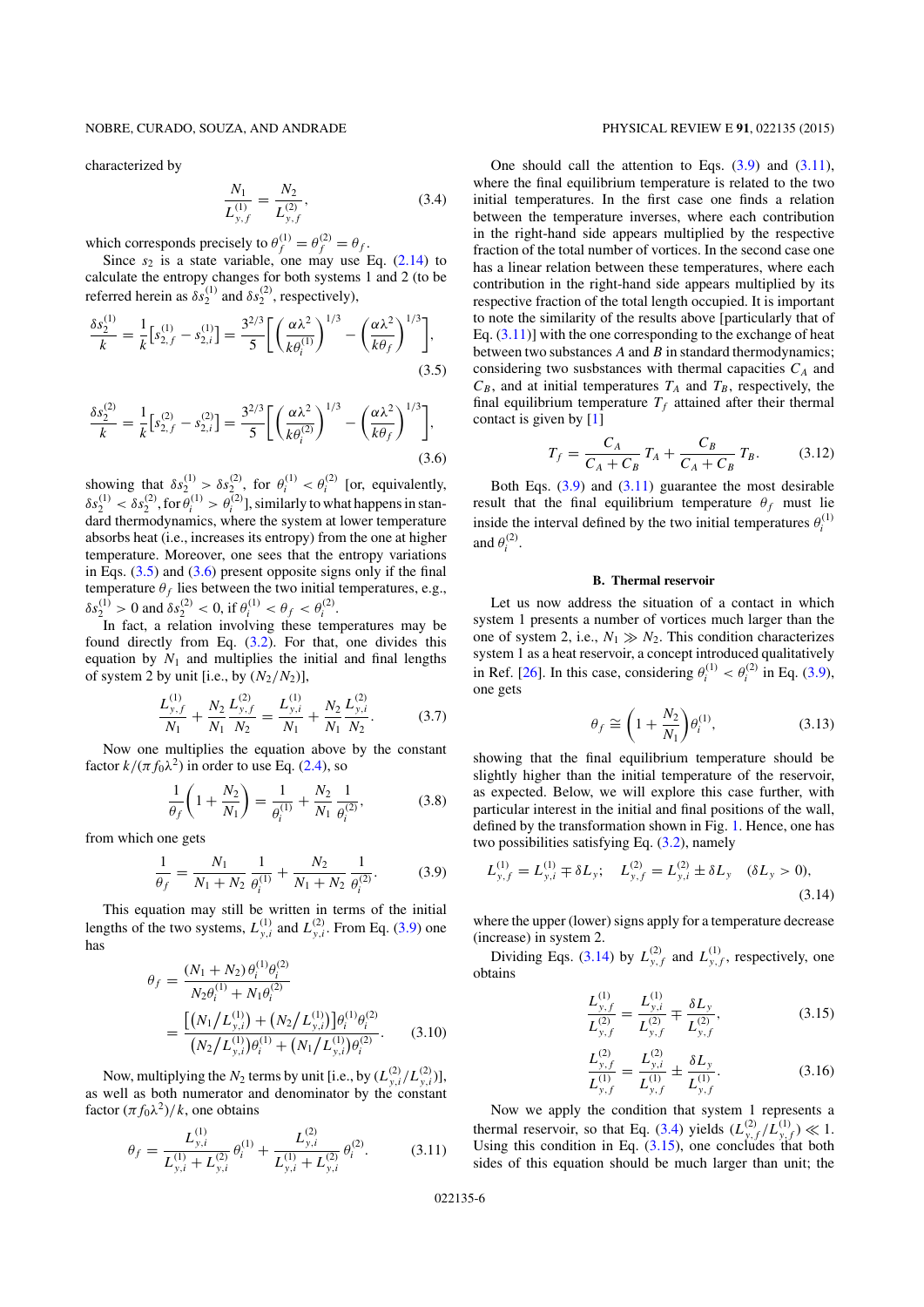same condition in Eq.  $(3.16)$  gives that both sides of this later equation are positive and much smaller than unit. Below we discuss the possible consequences.

(a) Upper signs: system 2 increases the length  $L_{v,2}$ , lowering its temperature.

Analyzing Eqs.  $(3.15)$  and  $(3.16)$  one concludes that

$$
L_{y,i}^{(1)} \gg \delta L_y; \quad L_{y,f}^{(2)}, L_{y,i}^{(2)}, \delta L_y \ll L_{y,f}^{(1)}; \quad L_{y,i}^{(2)} \ll L_{y,i}^{(1)},
$$
\n(3.17)

where the last inequality was obtained from Eq.  $(3.2)$ . This corresponds to a situation where the displacement of the wall is very small when compared with both lengths  $L_{y,i}^{(1)}$  and  $L_{y,f}^{(1)}$ , leading to a negligible change in the temperature of system 1.

(b) Lower signs: system 2 decreases its length  $L_{v,2}$ , increasing its temperature.

From Eq. (3.16) one obtains that  $L_{y,i}^{(2)} \gtrsim \delta L_y$ , leading to two possibilities. The first one consists in  $L_{y,i}^{(1)}, L_{y,f}^{(1)} \gg \delta L_y$ , resulting in a situation similar to the one described by Eq. (3.17), in agreement with the concept of a heat reservoir for system 1. This second possibility corresponds to a situation where the effective temperature of the reservoir changes and so it will not be addressed herein.

## **C. Zeroth law**

Let us consider two systems (1 and 2) in contact, as shown in Fig. 1, for which their equilibrium is characterized by

$$
\frac{N_1}{L_{y,1}} = \frac{N_2}{L_{y,2}}.\t(3.18)
$$

Now, by putting a third system in contact and in equilibrium with system 1, one has

$$
\frac{N_1}{L_{y,1}} = \frac{N_3}{L_{y,3}}.\tag{3.19}
$$

Hence, the right-hand sides of Eqs.  $(3.18)$  and  $(3.19)$  are equal to one another, so systems 2 and 3 are also in equilibrium, i.e.,  $(N_2/L_{y,2}) = (N_3/L_{y,3}).$ 

This result characterizes 1 as a test system, i.e., a thermometer: All systems in equilibrium with 1 are in equilibrium with each other. These systems have a property in common, which is their effective temperature  $\theta$ , defined in Eq. (2.4). Therefore, one can formulate the zeroth principle for the present system:

Two systems of superconducting vortices for which thermal effects are negligible in comparison with those associated with their effective temperatures are said to be in thermal equilibrium if, being in contact, no heat flows in either way. The zeroth principle can be enunciated by stating that two systems in thermal equilibrium with a third one are in thermal equilibrium with each other. This corresponds to the transitivity of their effective temperatures.

### **IV. TRANSFORMATIONS AND CYCLES**

In this section we will analyze the possible physical transformations that follow from Eq. (2.17), and, considering these transformations, we will construct two cycles, namely those equivalents to the Carnot refrigerator and Otto cycle. Although the Carnot cycle has already been studied in

Ref. [26], herein we will show that considering this cycle in its reverse way, a similar to the Carnot refrigerator follows, with the same form for its coefficient of performance. However, the efficiency obtained for the Otto cycle presents a different (i.e., generalized) form, showing the the Carnot cycle and refrigerator are special machines within the context of a consistent thermodynamical framework.

#### **A. Physical transformations**

From Eq. (2.17) one can define four possible physical transformations, namely isothermic ( $\theta$  = constant), adiabatic  $(s<sub>2</sub> = constant)$ , and two additional ones, to be called herein iso- $\alpha$  and iso- $\sigma$ . However, from Eqs. (2.14), (2.15), and (2.19), one notices that an adiabatic process corresponds to one of the conditions,

$$
\frac{\alpha}{\theta} = \text{const}; \quad \sigma = \frac{u}{\alpha} = \text{const}, \tag{4.1}
$$

or properly defined combinations of them. Therefore, in the present system, the adiabatic and iso- $\sigma$  transformations correspond precisely to the same process. Lets us then consider the three possible transformations associated with Eq.  $(2.17)$ , occurring from an initial state  $i$  to a final state  $f$ .

### *1. Adiabatic (or iso-*σ*) transformation*

The total work done *on* the system in an adiabatic transformation from an initial state characterized by  $(\theta_i, \alpha_i)$ , to a final state with  $(\theta_f, \alpha_f)$ , is given by

$$
u_f - u_i = W = \int_{\alpha_i}^{\alpha_f} \sigma d\alpha = \sigma(\alpha_f - \alpha_i), \qquad (4.2)
$$

where

$$
\sigma = \frac{3^{2/3}}{10} \lambda^2 \left(\frac{k\theta_i}{\alpha_i \lambda^2}\right)^{2/3} = \frac{3^{2/3}}{10} \lambda^2 \left(\frac{k\theta_f}{\alpha_f \lambda^2}\right)^{2/3}.
$$
 (4.3)

Hence, in an adiabatic process one gets positive (negative) work for  $\alpha_f > \alpha_i$  ( $\alpha_f < \alpha_i$ ).

#### *2. Isothermal transformation*

For an isothermal process at a temperature  $\theta$ , one has

$$
Q = \int_{s_{2,i}}^{s_{2,f}} \theta ds_2 = \theta(s_{2,f} - s_{2,i})
$$
  
= 
$$
\frac{3^{2/3}}{5} (k\theta)^{2/3} [(\alpha_i \lambda^2)^{1/3} - (\alpha_f \lambda^2)^{1/3}],
$$
 (4.4)

$$
W = \int_{\alpha_i}^{\alpha_f} \sigma d\alpha = \frac{3^{2/3}}{10} \lambda^2 \left(\frac{k\theta}{\lambda^2}\right)^{2/3} \int_{\alpha_i}^{\alpha_f} \alpha^{-2/3} d\alpha
$$
  
= 
$$
\frac{3^{5/3}}{10} (k\theta)^{2/3} [(\alpha_f \lambda^2)^{1/3} - (\alpha_i \lambda^2)^{1/3}],
$$
(4.5)

$$
u_f - u_i = Q + W = \frac{3^{2/3}}{10} (k\theta)^{2/3} [(\alpha_f \lambda^2)^{1/3} - (\alpha_i \lambda^2)^{1/3}].
$$
\n(4.6)

Then, for the isothermal process one has positive (negative) work and variation of internal energy, whereas the system releases (absorbs) heat, if  $\alpha_f > \alpha_i$  ( $\alpha_f < \alpha_i$ ).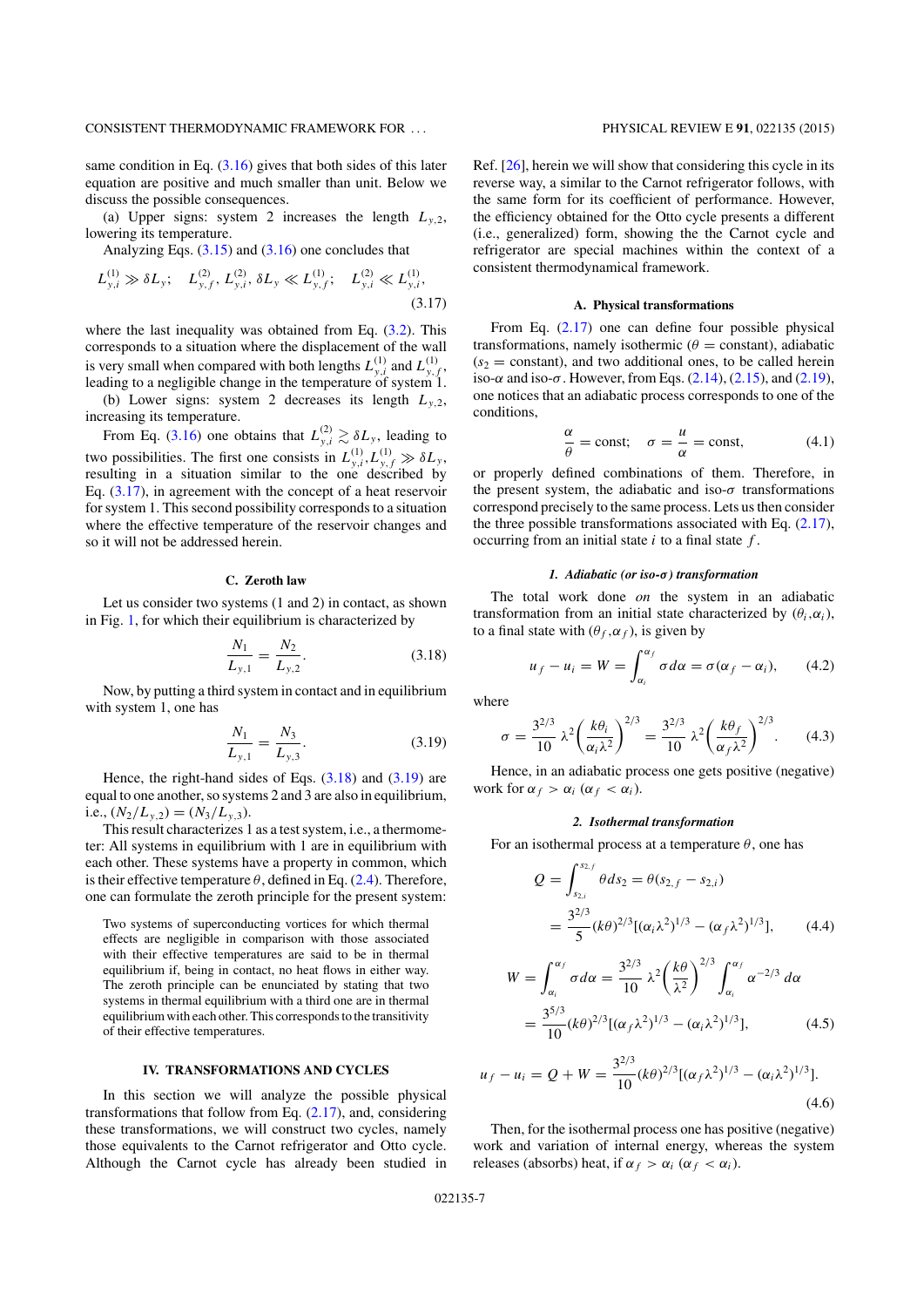## NOBRE, CURADO, SOUZA, AND ANDRADE PHYSICAL REVIEW E **91**, 022135 (2015)

#### *3. Iso-*α *transformation*

These transformations were considered in the previous section in the analysis of the thermal contact between two systems. They are characterized by  $du = \delta Q = \theta ds_2$ , where

$$
u_f - u_i = \frac{3^{2/3}}{10} (\alpha \lambda^2)^{1/3} [(k \theta_f)^{2/3} - (k \theta_i)^{2/3}], \quad (4.7)
$$

$$
s_{2,f} - s_{2,i} = \frac{3^{2/3}k}{5} \bigg[ \left( \frac{\alpha \lambda^2}{k \theta_i} \right)^{1/3} - \left( \frac{\alpha \lambda^2}{k \theta_f} \right)^{1/3} \bigg].
$$
 (4.8)

Considering the above-defined transformations, one can construct cycles, and two of them will be discussed below, namely the Carnot refrigerator and the Otto cycle. In Ref. [26] a cycle analogous to a Carnot cycle was studied, and its efficiency was shown to follow the standard form, i.e.,  $\eta = 1 - (\theta_2/\theta_1)$ , where  $\theta_1$  and  $\theta_2$  represent the effective temperatures associated with the isothermal transformations of the cycle, with  $\theta_1 > \theta_2$ . For completeness, herein we consider the reversed Carnot cycle, i.e., the Carnot refrigerator. In contrast to the Carnot cycle, which keeps the same form for its efficiency, we will show below that the efficiency of the Otto cycle changes its form, now being given by a nonlinear function of the associated temperatures.

### **B. Carnot refrigerator**

Let us now define a system analogous to the reversed Carnot cycle by considering two isothermal and two adiabatic processes, intercalated, as illustrated in Fig. 2 in a plane  $\sigma/\lambda^2$ (dimensionless) versus  $\alpha \lambda^2$  (dimensions of energy). The main properties of this cycle are described below.

(i) An amount of heat  $Q_2$  is absorbed in the isothermal process at the lower temperature  $\theta_2$ , whereas the system releases heat  $Q_1$  in the isothermal process at the higher temperature  $\theta_1$ . For the complete cycle, the variation of internal energy is zero and so  $Q_1 = W + Q_2$  (considering  $Q_1, Q_2$ , and W all positive). It is important to note our definition of the work contribution in Eq. (2.17) (associated with the plus sign).

(ii) In a plot  $\sigma$  versus  $\alpha$  (or, equivalently,  $\sigma/\lambda^2$  versus  $\alpha\lambda^2$ , as in Fig. 2), the work associated with a given process corresponds to the area below such transformation. As shown above, work is positive (negative) for transformations that increase (decrease)  $\alpha$ . Therefore, the total work done on the system, calculated as  $W = W_{ab} + W_{bc} + W_{cd} + W_{da}$ , is given by the area enclosed in the cycle of Fig. 2.

(iii) Manipulating Eqs.  $(2.19)$  and  $(4.4)$ , one obtains the well-known result relating the two isothermal processes,

$$
\frac{Q_1}{Q_2} = \frac{\theta_1}{\theta_2}.\tag{4.9}
$$

(iv) Defining the coefficient of performance of the refrigerator in the standard way [1,2], one gets

$$
K = \frac{Q_2}{W} = \frac{Q_2}{Q_1 - Q_2} = \frac{\theta_2}{\theta_1 - \theta_2}.
$$
 (4.10)

Noting that  $K = Q_2/(eQ_1)$ , where *e* represents the efficiency of the Carnot engine operating in the reverse way with respect to the one of Fig. 2, one recovers the celebrated efficiency of



FIG. 2. The Carnot refrigerator for a system of interacting vortices under overdamped motion by neglecting thermal noise. The abscissa  $\alpha \lambda^2$  presents dimensions of energy (e.g., Joules), whereas the ordinate  $\sigma/\lambda^2$  is dimensionless. The transformations for  $\sigma$  constant are adiabatic, and herein they were chosen to occur for  $(\sigma/\lambda^2) = 0.45$  $(a \to b)$  and  $(\sigma/\lambda^2) = 0.25$   $(c \to d)$ . The isothermal transformations are characterized by  $\sigma \sim \alpha^{-2/3}$  [cf. Eq. (2.19)] and they occur for  $k\theta_1 = 5$  (units of energy) in  $b \to c$ , and  $k\theta_2 = 1$  (units of energy) in  $d \rightarrow a$ , i.e.,  $\theta_1 > \theta_2$ . Operating as a refrigerator, an amount of heat  $Q_2$  is absorbed at  $\theta_2$  and  $Q_1$  is released at  $\theta_1$ ; as shown in text, the area inside the cycle represents the total work W done on the refrigerator with  $Q_1 = W + Q_2$  (conventionalizing all these three quantities as positive). The cycle above holds for any system of units, e.g., by considering all quantities with dimensions of energy in Joules.

the Carnot cycle,

$$
e = \frac{W}{Q_1} = \frac{Q_1 - Q_2}{Q_1} = 1 - \frac{\theta_2}{\theta_1}.
$$
 (4.11)

These results, together with those of Ref. [26], show the appropriateness of the effective-temperature definition proposed in Ref. [25], as well as of the fundamental relation of Eq. (2.17).

#### **C. Otto cycle**

Let us now analyze a cycle analogous to the Otto cycle which consists of two adiabatic and two isovolumetric transformations, intercalated, representing a rough approximation of a gasoline engine [2,36]. In the present case, the isovolumetric transformations are replaced by the above-defined iso- $\alpha$ processes. The main properties of this cycle are described below.

(i) In the plane  $\sigma/\lambda^2$  versus  $\alpha\lambda^2$  this cycle is represented by a rectangle, as shown in Fig. 3. The effective temperature  $\theta$ changes along all four transformations, presenting the values  $\theta_a$ ,  $\theta_b$ ,  $\theta_c$ , and  $\theta_d$ , at the vertices of the rectangle.

(ii) An amount of heat  $Q_1$  is absorbed in the iso- $\alpha$ transformation  $a \rightarrow b$ , whereas the system releases heat  $Q_2$ in the iso- $\alpha$  transformation  $c \rightarrow d$ . The total work done on the system is given by the area enclosed in the cycle of Fig. 3, being negative, as expected from Eq. (2.17). If one defines  $W = -W$  as the work done by the system, the variation of internal energy is zero for the complete cycle, and one has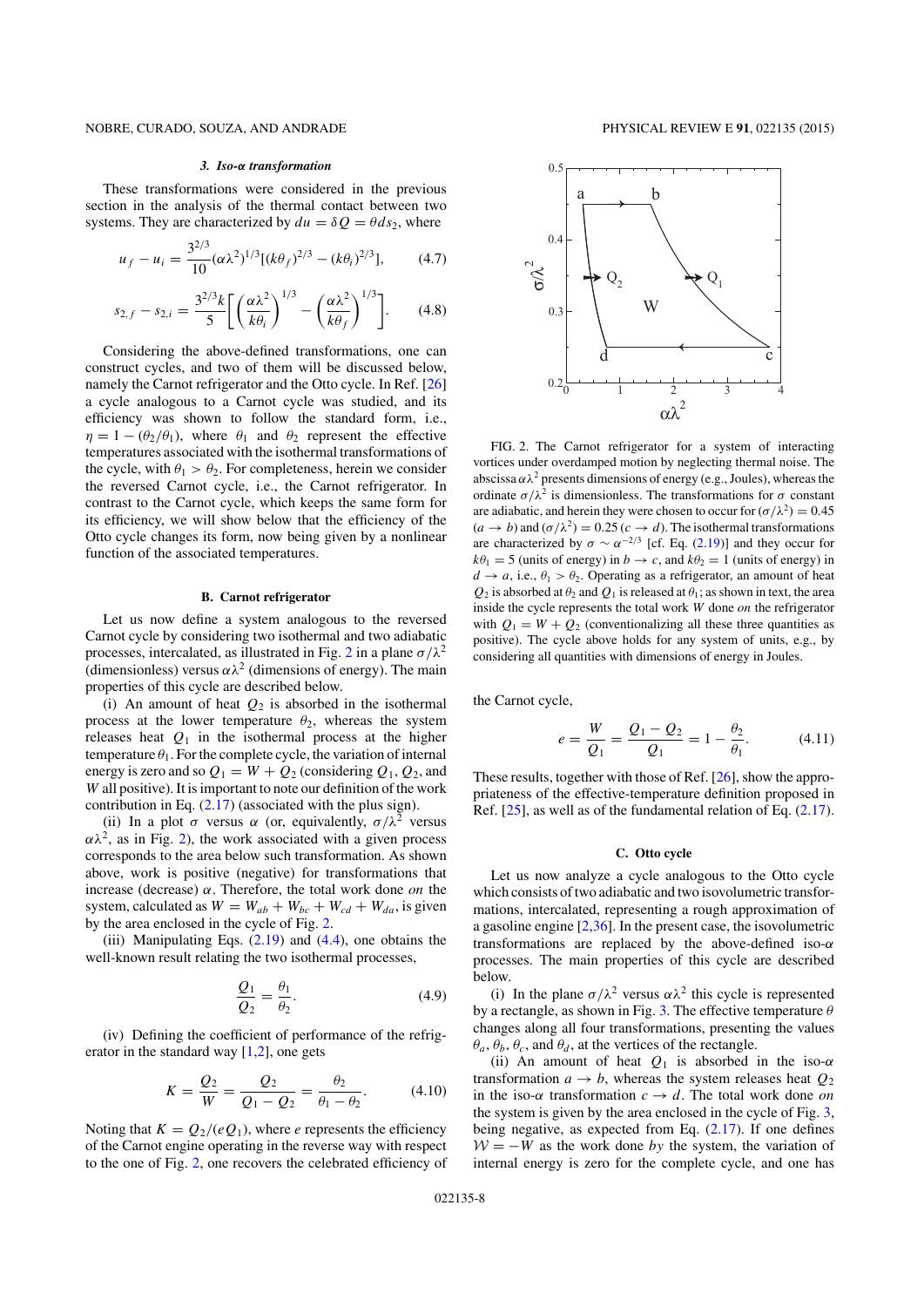

FIG. 3. The Otto cycle for a system of interacting vortices under overdamped motion by neglecting thermal noise. The abscissa  $\alpha \lambda^2$ presents dimensions of energy (e.g., Joules), whereas the ordinate σ/λ<sup>2</sup> is dimensionless. The transformations for σ constant are adiabatic, and herein they were chosen to occur for  $(\sigma/\lambda^2) = 0.45$  $(b \rightarrow c)$  and  $(\sigma/\lambda^2) = 0.25$   $(d \rightarrow a)$ . The iso- $\alpha$  transformations were chosen to occur for  $\alpha \lambda^2 = 3.0$  (units of energy)  $(a \rightarrow b)$  and  $\alpha \lambda^2 = 1.0$  (units of energy)  $(c \to d)$ , respectively. An amount of heat  $Q_1$  is absorbed at transformation  $a \rightarrow b$ , whereas  $Q_2$  is released at  $c \rightarrow d$ . The area inside the cycle represents the total work W done on the system, which is negative, as expected from Eq.  $(2.17)$ . The abscissa  $\alpha \lambda^2$  presents dimensions of energy, whereas the ordinate  $\sigma/\lambda^2$  is dimensionless; the cycle above holds for any system of units, e.g., one may consider all quantities with dimensions of energy in Joules.

 $Q_1 = W + Q_2$  (conventionalizing all these three quantities as positive).

(iii) Considering the equation of state  $[Eq. (2.19)]$  and the property for the adiabatic transformation,  $(\alpha/\theta) = \text{const}$ , one concludes that  $\theta_b > \theta_a > \theta_d$  and  $\theta_b > \theta_c > \theta_d$ , so  $\theta_b$  and  $\theta_d$ represent the highest and lowest temperatures of the cycle, respectively. An inequality involving  $\theta_c$  and  $\theta_a$  depends on the particular choices of coordinates for the vertices of the rectangle; the case shown in Fig. 3 corresponds to  $\theta_c \approx 0.80 \theta_a$ .

(iv) Using Eq. (4.7) one can calculate  $Q_1$  and  $Q_2$ ,

$$
Q_1 = \frac{3^{2/3}}{10} (\alpha_a \lambda^2)^{1/3} [(k\theta_b)^{2/3} - (k\theta_a)^{2/3}], \tag{4.12}
$$

$$
Q_2 = \frac{3^{2/3}}{10} (\alpha_c \lambda^2)^{1/3} [ (k \theta_c)^{2/3} - (k \theta_d)^{2/3} ], \tag{4.13}
$$

which are both positive quantities, with  $Q_1 > Q_2$  by definition. In the adiabatic transformation  $b \rightarrow c$  one has that  $(\alpha_c/\alpha_b) = (\theta_c/\theta_b)$ , and using that  $\alpha_b = \alpha_a$ , one obtains the efficiency of the cycle,

$$
\eta = 1 - \frac{Q_2}{Q_1} = 1 - \frac{\theta_d}{\theta_a} \frac{(\theta_c/\theta_d)^{2/3} - 1}{(\theta_b/\theta_a)^{2/3} - 1}.
$$
 (4.14)

It is important to mention that for the standard Otto cycle with an ideal gas as the working fluid, the efficiency  $\eta$  differs from the expression of Eq. (4.14) through a replacement of the exponents  $2/3$  by unit  $\left[36\right]$ .

Consequently, we conclude that for a system of superconducting vortices the Carnot cycle is also very special, being characterized by an efficiency that has precisely the same form as the one found in standard thermodynamics. The present results, together with those of Refs. [25,26], show that the definition of effective temperature, as well as of the fundamental relation in Eq.  $(2.17)$ , are very appropriate within the present context. Since the Carnot cycle represents a fundamental system in standard thermodynamics, from which the absolute scale of temperature may be constructed, these results suggest that a complete thermodynamical formalism should also hold herein. In what follows, we will explore Eq. (2.17) by performing Legendre transformations in order to define thermodynamic potentials, deriving further important relations from them.

# **V. POTENTIALS**

## **A. Internal energy**

From Eq. (2.17) one has that the internal energy depends on the pair of independent variables  $(s_2, \alpha)$ , i.e.,  $u = u(s_2, \alpha)$ . Manipulating Eqs.  $(2.13)$  and  $(2.14)$  [or, equivalently, inverting Eq. (2.15)] one gets

$$
u(s_2, \alpha) = \frac{9}{250} \frac{\alpha \lambda^2}{(1 - s_2/k)^2}.
$$
 (5.1)

From the equation above one obtains, respectively, the equivalent to Eq.  $(2.16)$ , as well as the equation of state in Eq. (2.19),

$$
\left(\frac{\partial u}{\partial s_2}\right)_{\alpha} = \theta; \quad \left(\frac{\partial u}{\partial \alpha}\right)_{s_2} = \sigma. \tag{5.2}
$$

Now, since  $u(s_2, \alpha)$  is a state function, its second derivatives must be independent of the order of differentiation, leading to the following Maxwell relation:

$$
\frac{\partial^2 u}{\partial \alpha \partial s_2} = \frac{\partial^2 u}{\partial s_2 \partial \alpha} \Rightarrow \left(\frac{\partial \sigma}{\partial s_2}\right)_{\alpha} = \left(\frac{\partial \theta}{\partial \alpha}\right)_{s_2}.
$$
 (5.3)

#### **B. Helmholtz free energy**

Let us now introduce the Helmholtz free energy  $f(\theta, \alpha)$  by means of the Legendre transformation,

$$
f(\theta,\alpha) = u - \theta s_2; \quad \Rightarrow df = -s_2 d\theta + \sigma d\alpha. \tag{5.4}
$$

One obtains the following free energy:

$$
f(\theta,\alpha) = \frac{3^{5/3}}{10} (\alpha \lambda^2)^{1/3} (k\theta)^{2/3} - k\theta, \tag{5.5}
$$

which satisfies the following relations:

$$
\left(\frac{\partial f}{\partial \theta}\right)_{\alpha} = -s_2; \quad \left(\frac{\partial f}{\partial \alpha}\right)_{\theta} = \sigma.
$$
 (5.6)

From its second derivatives, the corresponding Maxwell relation appears,

$$
\frac{\partial^2 f}{\partial \alpha \, \partial \theta} = \frac{\partial^2 f}{\partial \theta \, \partial \alpha} \quad \Rightarrow \quad \left(\frac{\partial s_2}{\partial \alpha}\right)_{\theta} = -\left(\frac{\partial \sigma}{\partial \theta}\right)_{\alpha}.\tag{5.7}
$$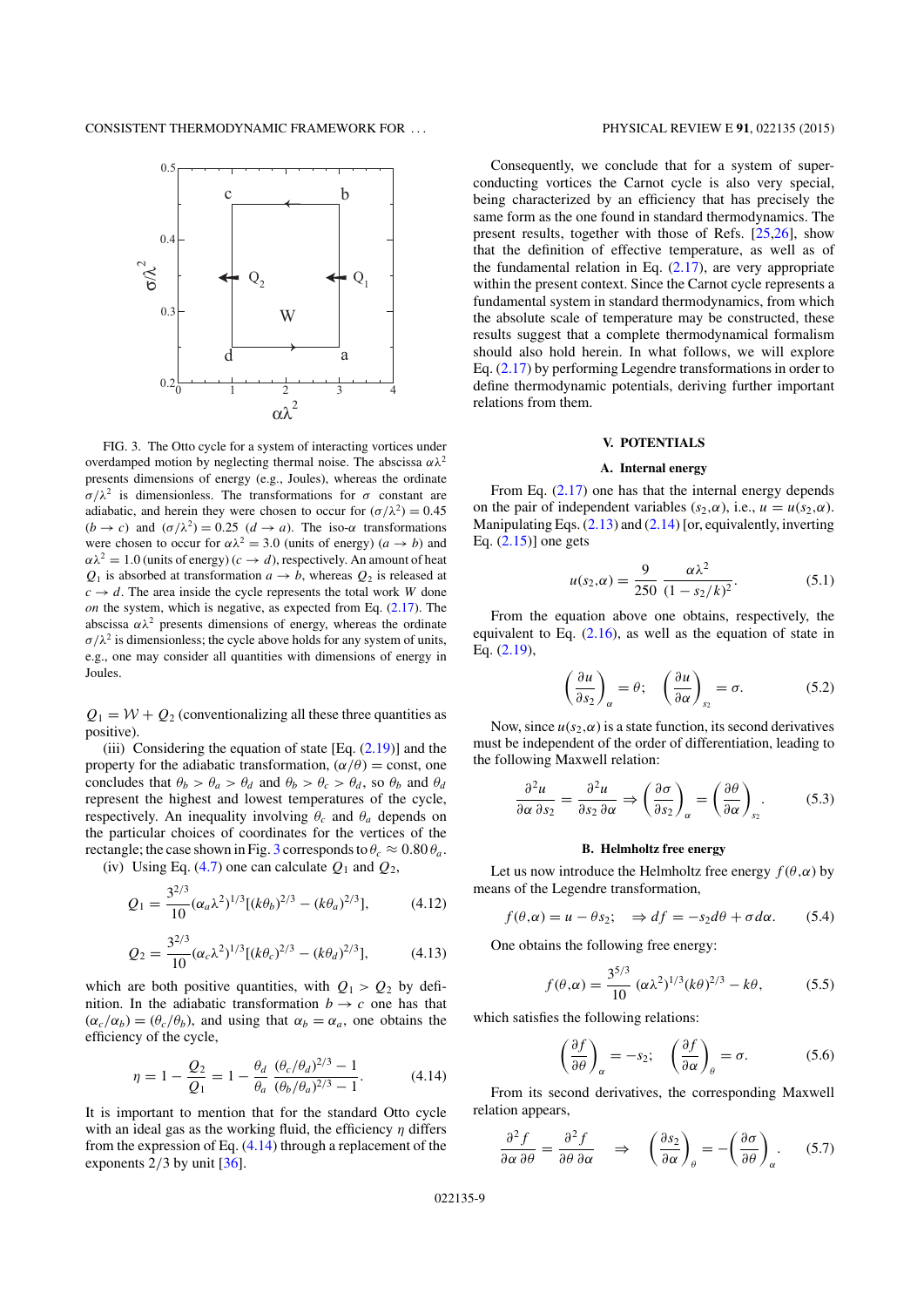# **C. Gibbs free energy**

Herein we define the Gibbs potential  $g(\theta, \sigma)$  through

$$
g(\theta, \sigma) = f - \sigma \alpha = u - \theta s_2 - \sigma \alpha;
$$
  
\n
$$
\Rightarrow dg = -s_2 d\theta - \alpha d\sigma.
$$
 (5.8)

From the potentials above one gets,

$$
g(\theta,\sigma) = k\theta \left[\frac{6}{10^{3/2}} \frac{\lambda}{\sigma^{1/2}} - 1\right],\tag{5.9}
$$

which satisfies

$$
\left(\frac{\partial g}{\partial \theta}\right)_{\sigma} = -s_2; \quad \left(\frac{\partial g}{\partial \sigma}\right)_{\theta} = -\alpha. \quad (5.10)
$$

The corresponding Maxwell relation is

$$
\left(\frac{\partial s_2}{\partial \sigma}\right)_{\theta} = \left(\frac{\partial \alpha}{\partial \theta}\right)_{\sigma}.
$$
 (5.11)

## **D. Enthalpy**

As mentioned before, comparing Eqs. (2.13) and (2.19) one notices that  $u = \sigma \alpha$ , representing a peculiarity of the present system. In order to construct a potential of the type  $h = h(s_2, \sigma)$ one should define

$$
h(s_2, \sigma) = u - \sigma \alpha = f + \theta s_2 - \sigma \alpha = g + \theta s_2;
$$
  
\n
$$
\Rightarrow dh = \theta ds_2 - \alpha d\sigma.
$$
 (5.12)

Hence, this particular potential presents an unusual behavior, given by a trivial enthalpy,  $h = 0$ . A consequence of this result has already appeared in the previous section, where we have shown that an adiabatic transformation is given by  $ds_2 = 0$ , or, equivalently, by  $d\sigma = 0$ , implying that the present system cannot exchange "heat" (i.e., it cannot vary its entropy) for  $\sigma$  fixed. Therefore, a complete description is given in terms of the three previously defined potentials, namely internal energy,  $u(s_2, \alpha)$ , and free energies,  $f(\theta, \alpha)$  and  $g(\theta, \sigma)$ ; the enthalpy  $h(s_2, \sigma)$  does not contain any new information. Similar anomalies may be found also on other physical systems, within BG statistical mechanics, as described below.

(a) In the three-dimensional ideal gas, for which  $pv =$  $2u/3$  (valid for the classic case, as well as in both quantum statistics [3]), leading to an enthalpy  $h = 5u/3$ , showing that in this case, the enthalpy does not represent an independent thermodynamic potential.

(b) In the ideal paramagnet, where the internal energy is given in terms of the magnetization  $M$  and external magnetic field H as  $u = -MH$  [1,2]. Such a relation also leads to a simple enthalpy, which does not carry any new information about the system. Note that, for magnetic systems, the first law may be written in two distinct ways (depending on the definition of work,  $\delta W = -MdH$  or  $\delta W = HdM$ ) and one has the following possibilities for the enthalpy of the ideal paramagnet: (i) For the first law written as  $du = T ds - M dH$ , the enthalpy is defined as  $h = u + MH = 0$ , leading to a situation analogous to the one found herein, and (ii) in the case  $du = T ds + H dM$ , one considers the Legendre transformation  $h = u - MH = -2u$ , and so the enthalpy is essentially given in terms of the internal energy, and it does not

represent an independent thermodynamic potential (similarly to what happens for the three-dimensional ideal gas).

## **VI. RESPONSE FUNCTIONS**

In this section we define quantities analogous to the response functions of standard thermodynamics. In Ref. [25] we have already introduced the specific heat for a fixed  $\alpha$ , calculated in three different ways, namely, from the internal energy, or the entropy, or the free energy,

$$
c_{\alpha} = \left(\frac{\partial u}{\partial \theta}\right)_{\alpha} = \theta \left(\frac{\partial s_2}{\partial \theta}\right)_{\alpha} = -\theta \left(\frac{\partial^2 f}{\partial^2 \theta}\right)_{\alpha} = \frac{3^{2/3}}{15} k \left(\frac{\alpha \lambda^2}{k \theta}\right)^{1/3},\tag{6.1}
$$

leading to  $c_{\alpha} \geqslant 0$ . In a similar way, one can define  $c_{\sigma}$ ,

$$
c_{\sigma} = \theta \left(\frac{\partial s_2}{\partial \theta}\right)_{\sigma} = \left(\frac{\partial h}{\partial \theta}\right)_{\sigma} = 0, \tag{6.2}
$$

where we have used Eq.  $(5.12)$ , in addition to the fact that  $h = 0$ . This is an expected result since we have seen in the previous sections that this system cannot exchange heat for  $\sigma$ fixed. One should notice the contrast with general substances in thermodynamics for which  $c_p \geq c_v$ .

Now we consider standard calculations, in order to define other response functions for this system  $[1,2]$ . In the equation of state [Eq. (2.19)] one has  $\sigma = \sigma(\theta, \alpha)$  so

 $\overline{a}$ 

$$
d\sigma = \left(\frac{\partial \sigma}{\partial \theta}\right)_{\alpha} d\theta + \left(\frac{\partial \sigma}{\partial \alpha}\right)_{\theta} d\alpha, \tag{6.3}
$$

or, equivalently, rewriting the equation of state as  $\alpha = \alpha(\theta, \sigma)$ , one gets

$$
d\alpha = \left(\frac{\partial \alpha}{\partial \theta}\right)_{\sigma} d\theta + \left(\frac{\partial \alpha}{\partial \sigma}\right)_{\theta} d\sigma. \tag{6.4}
$$

Let us then define the following quantities, corresponding, respectively, to the coefficient of expansion and isothermal compressibility of standard thermodynamics:

$$
\gamma = \frac{1}{\alpha} \left( \frac{\partial \alpha}{\partial \theta} \right)_{\sigma}; \quad \kappa = -\frac{1}{\alpha} \left( \frac{\partial \alpha}{\partial \sigma} \right)_{\theta}, \quad (6.5)
$$

which measure changes in  $\alpha$  with respect to variations in  $\theta$ ( $\sigma$  fixed) and  $\sigma$  ( $\theta$  fixed). By analyzing the equation of state, one sees that these quantities are both positive; they will be calculated later. Considering the pair of independent variables  $(\theta, \sigma)$ , one has

$$
\theta ds_2 = \theta \left[ \left( \frac{\partial s_2}{\partial \theta} \right)_\sigma d\theta + \left( \frac{\partial s_2}{\partial \sigma} \right)_\theta d\sigma \right] = \theta \left( \frac{\partial s_2}{\partial \sigma} \right)_\theta d\sigma, \tag{6.6}
$$

where we have used Eq.  $(6.2)$  in the last equality. Substituting Eq. (6.3) for  $\alpha$  constant in the equation above, the quantity  $c_{\alpha}$ in Eq.  $(6.1)$  may be written as

$$
c_{\alpha} = \theta \left(\frac{\partial s_2}{\partial \sigma} \right)_{\theta} \left(\frac{\partial \sigma}{\partial \theta} \right)_{\alpha}.
$$
 (6.7)

Now, using Eq. (6.4) for  $\alpha$  constant and the definitions of Eq.  $(6.5)$ , one obtains

$$
\left(\frac{\partial \sigma}{\partial \theta}\right)_{\alpha} = \frac{\gamma}{\kappa}.\tag{6.8}
$$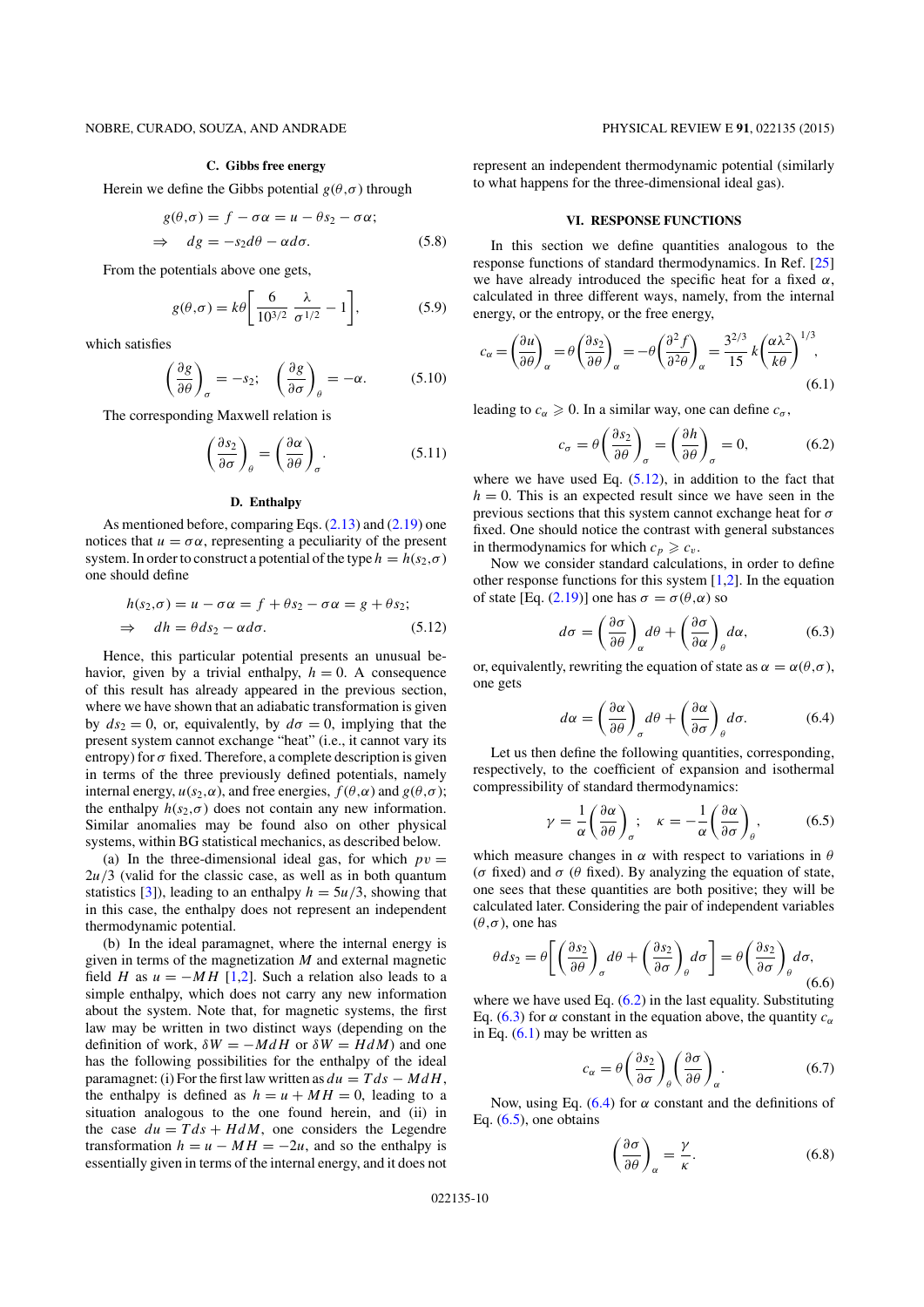## CONSISTENT THERMODYNAMIC FRAMEWORK FOR . . . PHYSICAL REVIEW E **91**, 022135 (2015)

The equation above, together with the Maxwell relation of Eq.  $(5.11)$ , allows us to write Eq.  $(6.7)$  as

$$
c_{\alpha} = \alpha \theta \frac{\gamma^2}{\kappa},\tag{6.9}
$$

which may be compared with  $c_p - c_v = vT\gamma^2/\kappa$  of standard thermodynamics [1,2]. Since the variables  $\theta$  and  $\alpha$  are positive,  $c_{\alpha}$  and  $\kappa$  should present the same sign; indeed, considering the equation of state, one may calculate the quantities of Eq. (6.5),

$$
\gamma = \frac{1}{\theta}; \quad \kappa = \frac{3}{2\sigma}, \tag{6.10}
$$

showing that  $\gamma$  and  $\kappa$  are both positive quantities for the present system, as expected. Herein, one should note the similar quantities for the ideal gas,  $\gamma = 1/T$  and  $\kappa = 1/p$ [1]. Substituting the results above in Eq.  $(6.9)$ , one recovers the expression for  $c_{\alpha}$  shown in Eq. (6.1).

Therefore, the quantities introduced above,  $c_{\alpha}$ ,  $\gamma$ , and  $\kappa$ , behave very similarly to the corresponding ones of standard thermodynamics, including the relation between them, Eq. (6.9). The contrast is given by a zero  $c_{\sigma}$ , which is a direct consequence of the fact that transformations with  $\sigma = \text{const}$ and adiabatics are precisely the same or, equivalently, of the unusual enthalpy,  $h = 0$ .

## **VII. CONCLUSIONS**

We have introduced a framework—analogously to standard thermodynamics—for a system of interacting vortices under overdamped motion, which is currently used as a relevant model for type II superconductors. The concepts explored are based on an effective temperature  $\theta$  defined previously, which was recently shown to be experimentally controllable and to present typical values in type II superconductors that are much larger than typical temperatures of superconducting phases, i.e.,  $T/\theta \simeq 0$  [25]. Hence, thermal effects were neglected, and only those related to  $\theta$  were investigated.

The temperature  $\theta$  is conjugated to Tsallis generalized entropy  $s_a$ , with  $q = 2$ , leading to a heat contribution,  $\delta Q =$  $\theta ds_2$ . We have explored this heat contribution by proposing an specific form of thermal contact between two such systems, and defining the corresponding equilibrium condition as a physical situation where no heat exchange takes place. We have verified that the exchange of heat occurs similarly to the one of standard thermodynamics, being characterized by: (i) The system at lower temperature absorbs heat from the one at higher temperature; (ii) The final equilibrium temperature  $\theta_f$  lies between the two initial temperatures. Based on these results we have enunciated the zeroth principle for these systems.

The consistency of a form analogous to the first-law of thermodynamics,  $du = \theta ds_2 + \delta W$ , was verified lately by means of a Carnot cycle, whose efficiency was shown to be  $\eta = 1 - (\theta_2/\theta_1)$ , where  $\theta_1$  and  $\theta_2$  represent the effective temperatures associated with the isothermal transformations of the cycle, with  $\theta_1 > \theta_2$  [26]. Herein, we have illustrated further this first-law proposal by analyzing the Carnot refrigerator, as well as the Otto cycle. We have shown that the latter cycle presents an expression for its efficiency which differs from that of usual thermodynamics. Consequently, the Carnot cycle

(as well as the Carnot refrigerator) appears to be universal, in the sense that its efficiency keeps the same form as the one of standard thermodynamics, thus allowing the possibility for constructing a temperature scale associated with  $\theta$ .

We have consolidated this first-law proposal by following the usual procedure for obtaining different potentials, i.e., applying Legendre transformations for distinct pairs of independent variables. From these potentials we have derived the equation of state, Maxwell relations, and defined response functions. All results presented are shown to be consistent with those of standard thermodynamics for  $T > 0$ . As a curious aspect, we have found the associated enthalpy as identically zero; this is a peculiarity of the present system, attributed to its equation of state, analogously to what happens in the usual thermodynamical description of an ideal paramagnet.

One should call the attention to one aspect of the present approach, concerning the dependence on  $N$  (total number of particles) of the quantities analyzed herein. The present results follow from a nonlinear Fokker-Planck equation, and more particularly, from its stationary-state solution,  $P_{st}(x)$ . As usual in any treatment using a Fokker-Planck equation, the associated probability distribution refers to a single particle of the system, and particularly, the present nonlinear diffusion contribution represents the effect of  $N - 1$  vortices on a tagged vortex. Based on this, all physical quantities derived from  $P_{\text{st}}(x)$ , like *u* and *s*<sub>2</sub>, correspond to one-vortex properties. Recent analyses (see, e.g., Ref. [37]) suggest that the total entropy of a given system should be considered on the same footing as the number of elements  $N$  and volume  $V$ , i.e., it should be an extensive quantity; based on this, the total entropy of the present system becomes  $S_2 = N s_2$ . Consequently, other quantities appearing in the fundamental thermodynamic relations (e.g., the first law,  $du = \theta ds_2 + \sigma d\alpha$  and Legendre transformations) should present scaling functions of  $N$  such as to preserve the extensivity of the total entropy  $S_2$ . In order to validate such an important proposal in the present system, one should investigate the problem through other techniques, like numerical simulations.

To conclude, we have presented a consistent thermodynamic framework for a system where thermal effects may be neglected, and only those related to an effective temperature  $\theta$  were investigated. Although the Boltzmann-Gibbs entropy becomes zero in this limit, the entropy  $s<sub>2</sub>$  of nonextensive statistical mechanics appears as the appropriate conjugated variable to  $\theta$ . The present results give further support for the system considered herein as an important physical application for nonextensive statistical mechanics and certainly, measurements in type II superconductors turn out to be highly desirable in order to confirm the validity of these theoretical predictions. Although we have focused our analysis to interacting type II superconducting vortices, the present results may be extended to other systems of interacting particles, with similar characteristics.

### **ACKNOWLEDGMENTS**

We thank C. Tsallis for fruitful conversations. The partial financial supports from CNPq, CAPES, FAPERJ, and FAPESB (Brazilian agencies) are acknowledged.